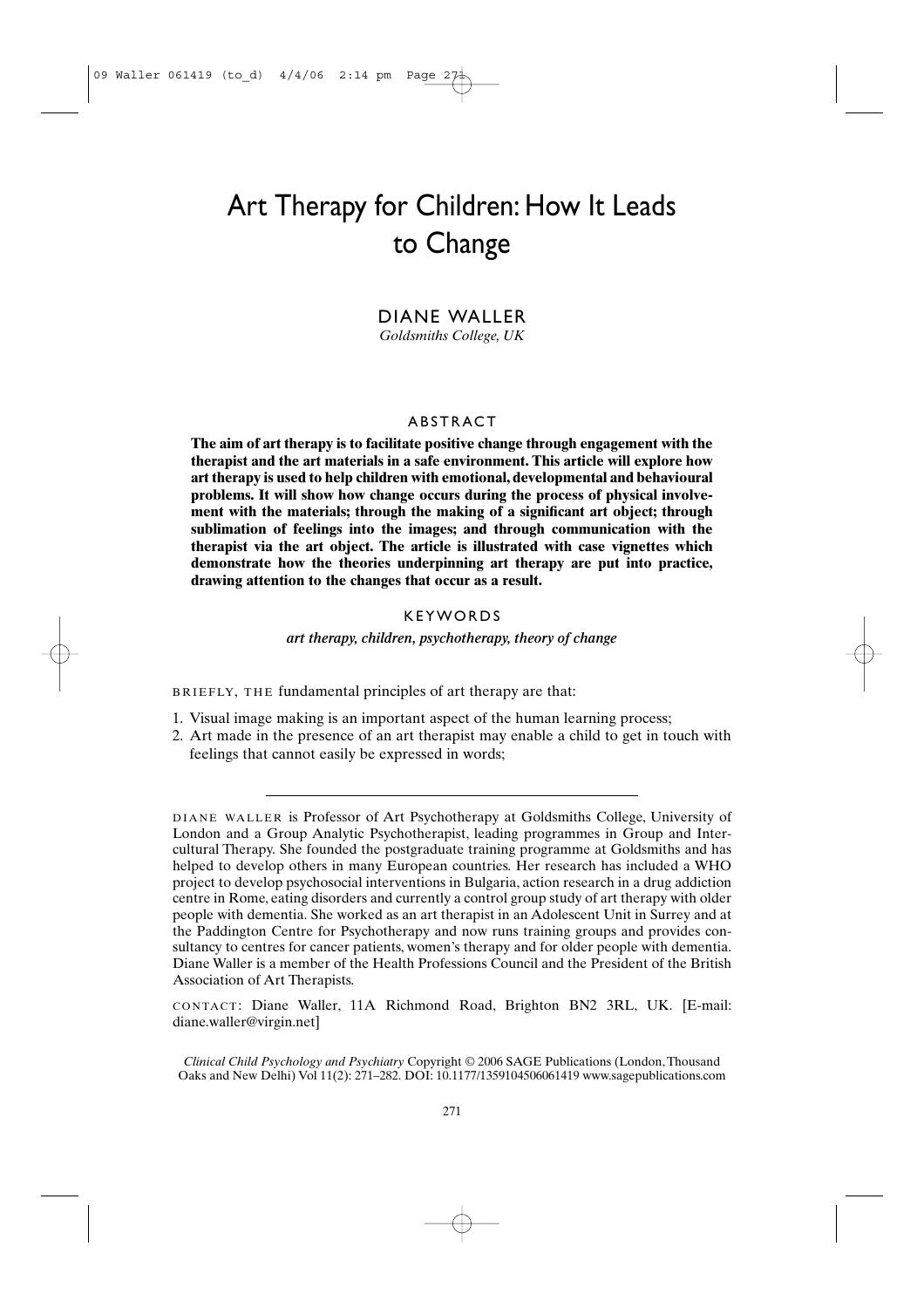- 3. The art can act as a 'container' for powerful emotions;
- 4. It may be a means of communication between child and therapist;
- 5. It can serve to illuminate the transference.

In addition, children who find it difficult to play gain confidence to do so through experimenting with art materials within the safe confines of the art therapy session. In a group setting, the process of art making and the interaction among members helps all of the above and in addition can assist in the acquisition of social skills and lead to behaviour change (Waller, 1993/1996).

# **What do we mean by change in art therapy?**

The complexity of deciding how and why change occurs in psychotherapy is discussed by Applebaum (1981). In a chapter entitled 'Change through Evocativeness',Applebaum compares psychoanalytic psychotherapy and art and suggests that evocativeness in therapy is similar to that in art. In describing the relationship between therapist and patient, he says: 'The process between artist–audience and therapist–patient affords an opportunity for both partners – not just the artist and the therapist – to share at least some of what may be considered art. The patient as an artist attempts to tell the therapist–audience about his experiences' (p. 104). It does not matter whether or not the patient is a 'good' artist for the important thing is that the spontaneous making of art is akin to free association in the Freudian sense. It can be playful, help the patient get in touch with primary processes and to regress and, importantly, to understand that the expected reaction – rejection (learned by experience in family or other relationships) – is not forthcoming from the therapist.

Wiser, Goldfried, Raue, and Vakoch (1996) highlight what appear to be agreed-upon principles of change. These are the client's expectation of help on entering therapy; the therapeutic relationship; providing an alternative way of understanding self and environment; ongoing reality testing which involves providing both increased awareness (insight) and associated risk taking (action) that results in corrective experiences (pp. 102–103). Art therapists would add *the engagement with art materials* as an additional means of understanding self and environment and of communication with the therapist. Those who use a broadly psychodynamic approach in work with children consider that positive change may occur when a child is able to direct their pain, rage, shame and other difficult feelings into making art which can then be shared with the art therapist. The therapist receives the communication and helps the child to tell their story through the art. How, when and if change occurs obviously depends on each child's capacity to engage with this process, and it may take much time and patience on behalf of the therapist while the child builds confidence. There may be change in expectation of response, in the child's perception of themselves, and/or in actual behaviour.

# **Case study: Art therapy 30 years ago**

Back in 1970, a young, keen and inexperienced 'art therapist' takes up her first post in the Adolescent Unit of a large psychiatric hospital. In fact, she is really an artist with a strong interest in art therapy (which at that time could not be called a profession but more of an occupation rather like an adult education art tutor or special needs teacher, and one entered without specific training). Having had an interview with the Consultant Psychiatrist, she is thrilled to be offered a sessional post for 2 evenings a week. She did not see the facilities at the interview, having assumed that an art room in the main Unit would be available. This was wrong. On arrival at the Unit, she is taken by the nurse who will remain in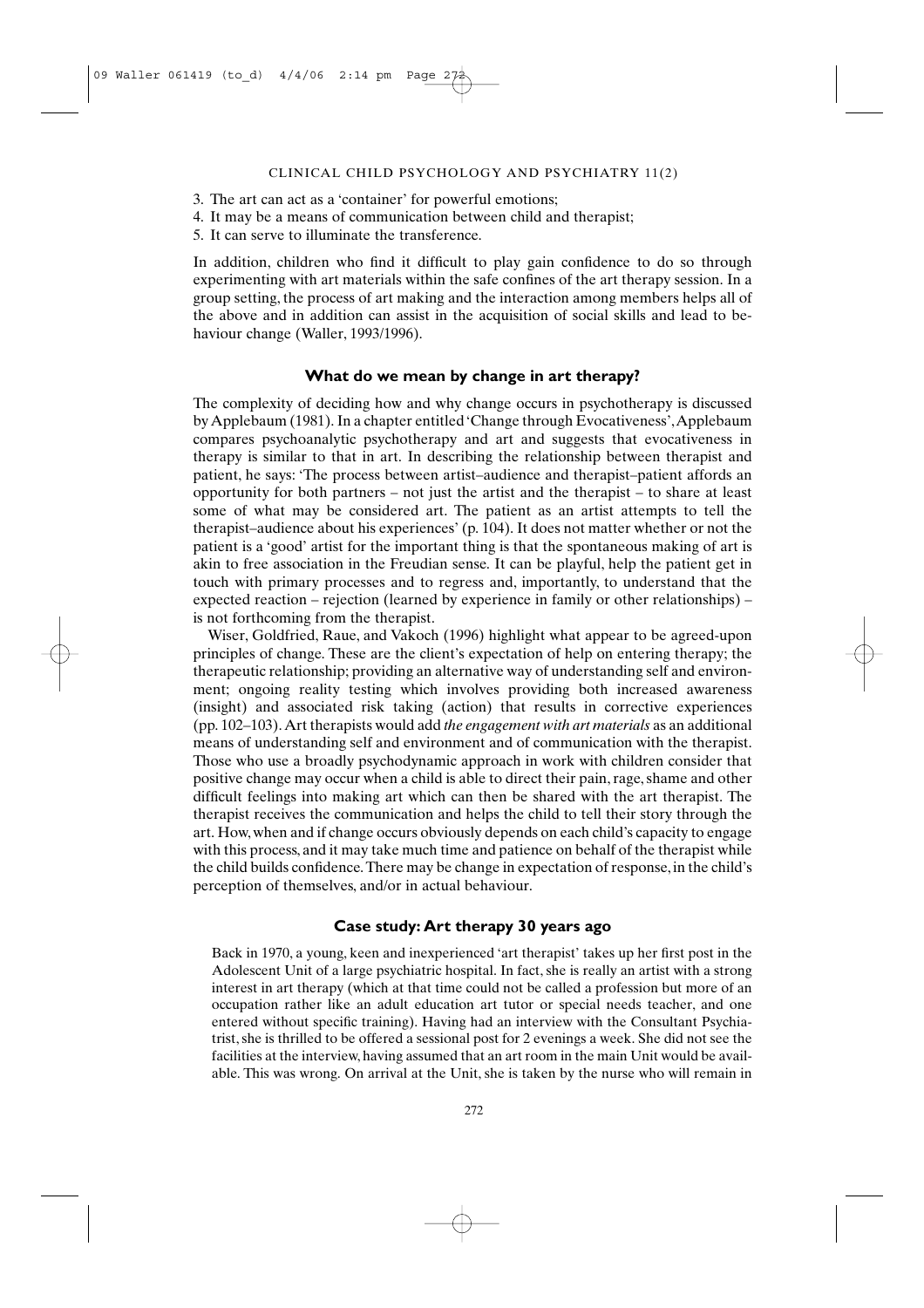# WALLER: ART THERAPY FOR CHILDREN

the session to a hut quite far from the Unit, is referred to as 'the needlework hut'. The hut is pleasant enough, well-lit and has several tables in the centre. Around the walls are benches on which the results of needlework classes may just be seen under the cover of sheets thoughtfully placed there to protect the fabrics from the likelihood of paint splashes. Fortunately, the children are not due to arrive for another half hour, so the art therapist has time to chat to the nurse about who is expected. The nurse is not particularly keen to stay, but has been told she must 'for safety reasons'. These children can be violent. They are very disturbed, self-harming and often aggressive to their peers – and to staff! It is autumn and getting dark and the art therapist is now in a state of extreme anxiety.

The first children arrive. They are aged between 11 and 15. They are curious about their new 'art teacher' and obviously looking forward to testing her out. The art therapist is now quite confused as her contract clearly says art therapist but everyone so far has referred to her as an art teacher.

She is told that 6–8 children are expected. In the end, 5 turn up on time and one comes in a bit late. The nurse sits by one of the tables, looking expectantly at the art therapist. The children romp noisily around the room, picking things up, swearing and asking personal questions very loudly. The art therapist is filled with terror, more about what may happen to the needlework than about her personal safety. Adopting a posture which is meant to signify 'Don't mess with me' she asks them to sit down while she introduces herself and asks them to do the same. They are apparently surprised by this and do it. The concept of group dynamics hasn't yet filtered into art therapy consciousness, so the art therapist decides that she must make relationships with each of the children, very quickly, to see what they want to do with their time (2 hours). This is not easy, since they all want attention at the same time. Again, resorting to a street-cred posture, she tells them to choose some of the art materials that she had laid out on an empty table, and think of something they want to do. For a couple, running around the room bashing others with a ruler is chosen. One boy seems to enjoy the bashing process and hits every object in his path with his ruler shouting, 'bang, bang!' He then pretends to be an aeroplane and whirrs and screeches to simulate an engine. In a flash, the art therapist decides to offer him Collage – make a Collage of an aeroplane – 'here, take these magazines, cut out everything you can find about aeroplanes (hope there are some pictures there . . .) and stick them down. But stick them very well and bang the pictures to ensure they are stuck. Here's the glue'. Incredibly, he starts to work. He shouts, 'hey Miss, my dad's a pilot, I am going to be a pilot!' Tom is suffering from hyperactivity, probably now known as attention deficit disorder. He bursts with energy as he cuts and sticks and whoops with joy as he finds the pictures he wants. He is settled. Others are still enjoying ruler bashing. One young woman, Amanda, has badly scarred arms. This is the result of self-mutilation using coins and knives. She rocks on her chair, moaning to herself. She shows her arms and the art therapist winces, saying, 'that looks painful'. The therapist asks what she would like to do and she opts for lino-cutting. That sounds dangerous and with a history of self-harm, is it too risky? How about potato-prints, using a rather blunt lino tool to make the design? Amanda doesn't know what a potato print is and unsurprisingly there are no potatoes handy. So the therapist describes the process and suggests she uses some other objects to dip in paint and make prints. This goes down very well and the therapist makes a note to bring potatoes next week.

While Amanda is printing another boy, Sam, is in urgent need of attention. He has started to paint a flag but he has spilled paint on his shoe. He suffers from an obsessivecompulsive disorder and cannot bear to get 'dirty'. An art room is a dangerous place for him. He is very distressed about his shoe, so the therapist shows him how to wipe the paint off and asks him about his painting to distract him. He is painting a Union Jack and must get every detail accurate. He wants to put the painting in his room in the Unit and it must be perfect. As he deliberates over the colours, he calms down and gets engrossed in the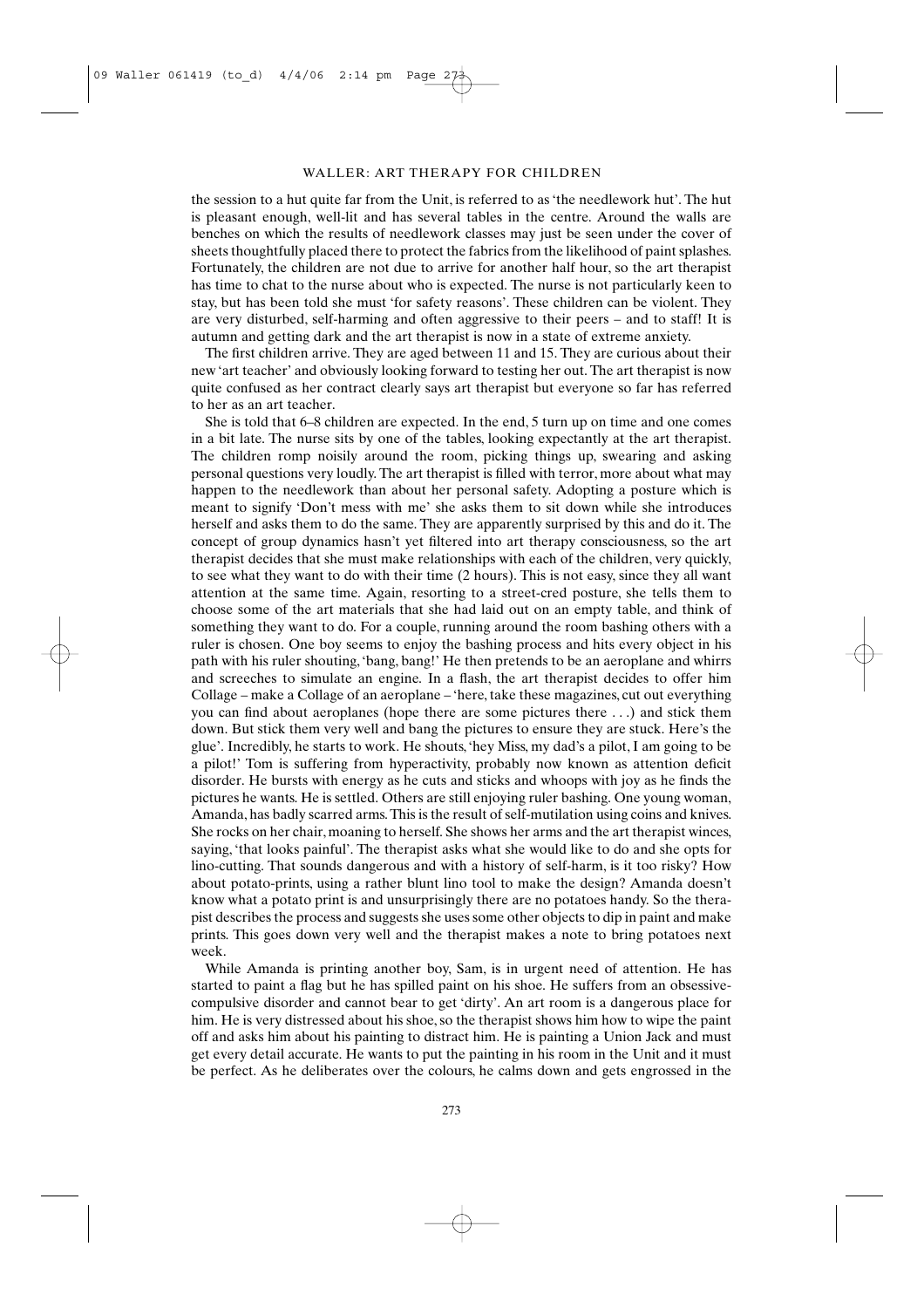process. He wants to discuss the Union Jack and why it is red, white and blue. Meanwhile, one of the oldest boys, a large young man, is bored and keen to start trouble. He picks up a tin of black powder paint and empties it on the floor, daring the therapist to do something about it. Being pretty angry, the therapist says, 'Pick that up, now!' She moves across the room and stands in front of him menacingly. He is taken aback. He gets a dustpan and brush and starts to clean it up, leaving black smears all over the floor. Again, the therapist fears for the needlework. She doesn't ever imagine that he will NOT clean up. Now he has to save face so she suggests he helps her sort out the paints and see what needs to be ordered. At least he keeps occupied for long enough to forget about making trouble. And so it goes on. There is a lot of chatting and some swearing but the frantic energy of the earlier part of the session has calmed. The time passes quickly, some children don't want to make any art but they are interested in the others' work. Rather quickly, the time is up and the children leave, shrieking and running across the field accompanied by the nurse. The therapist has survived her first session.

The following week, the nurse tells the therapist that she can't accompany her to the session as they are experiencing a staff shortage. The therapist is on her own with the children. This time more girls arrive and make an obscene poster which they then howl with laughter about while waving it in front of the therapist's nose. When she starts to discuss the images they get embarrassed and tear it up: 'Don't tell, Miss, please Miss . . .' – it's a chaotic session, but they all survive and reports come back that the children 'really enjoy their art therapy sessions'! Occasionally the therapist is asked by medical staff, 'do you think X is a schizophrenic, or Y is a manic-depressive?' This seems quite far from what is happening in the groups where such terms don't have much meaning.

This example of an art therapy session 30 years ago illustrates how the art therapist had to use her experience as an artist and skills as a teacher to cope with difficult and potentially dangerous situations. We see how the therapist built a relationship with the children through engaging them in the art process, albeit at a fairly simple level. Later, the relationships deepened and the children were able to share something about their troubled lives. This remains the basis of art therapy despite the many developments in theory and practice that have taken place.

# *Case study:Amanda*

In the case of Amanda, the self-harming child referred to earlier, a positive change was observed in her behaviour after several weeks of art therapy, in that she was more able to trust others to recognize her pain and to see her vulnerability. She had been totally withdrawn and isolated, mocked and somewhat feared by other children because of her cutting behaviour. Doing something simple, like printing from potatoes, and making monoprints, enabled her to transform destructive physical and emotional energy into something very colourful and impressive. The feedback from this creative process in turn gave her more confidence and a better self-image. She began to enjoy the 'play' involved in printing and her prints were important to her and moreover were admired by other children. Amanda was a very disturbed young girl who had suffered violence and abuse, so changes were very slow and gradual. In this example, the therapist related with her primarily through the art work, until such time as Amanda was ready to share her distress about her family situation. Amanda did not receive her expected response of being rejected by the therapist, despite her self-perception of being 'dirty' and 'unwanted'.

As to the setting, nowadays the children would have been assessed beforehand as to their suitability for group art therapy and it is highly unlikely that a novice therapist would be located on her own in a hut far from other staff with a group of violent and highly disturbed young people.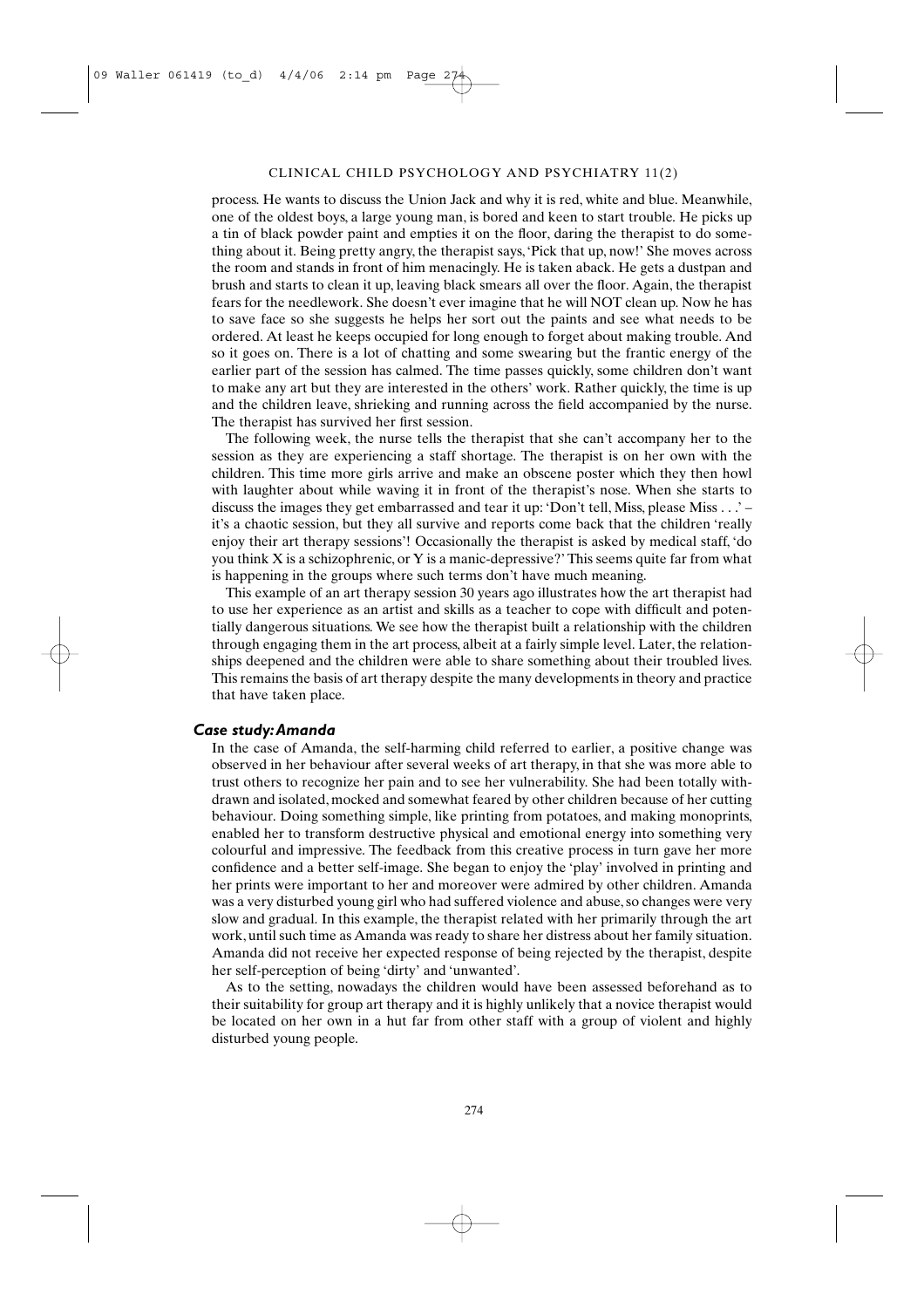# **The development of art therapy with children**

# *The art education influence*

One of the earliest designated 'art therapists' to work primarily with children, in the 1940s, was American pioneer Edith Kramer. She considered that it was the art activity itself that had inherent healing properties; that an object could emerge out of destructive and aggressive feelings which would symbolize those feelings and thus prevent them being acted out. (We can see this in the case study earlier, where engagement in creative activity allowed Tom's potentially destructive feelings to be used to produce a collage, and Amanda a print). Through this process, and through the relationship with the therapist, the child was able to gain control over his feelings and actions which produced a change in behaviour (Kramer, 1958, 1971).

Many of the founder art therapists were art teachers and were influenced by their own art education which in the late 1930s to 1950s tended towards the 'child-centred' approach developed in the period between two major world wars, a time of economic stringency and apprehension. This approach continued in a modified form well into the 1960s under the influence of Herbert Read (1943) and Viktor Lowenfeld (1947). There was a weakness, though, in these theories of art which stressed the 'natural' development of the child and seemed to pay little attention to the fact that a child or adult could be positively as well as negatively influenced by social and cultural factors. This quote from Franz Cizek, a prominent member of the end of 19th-century Vienna Secession movement (whose aims were to break with classical art and to make a critical assault on bourgeois culture) demonstrates a tendency to idealise and romanticize 'child art': 'Child art is sacred. If it is destroyed, external values are destroyed. And if it is covered by foreign layers, the natural growth of the child is made impossible. The task is to let the child grow naturally, but not arbitrarily' (cited in Viola, 1942, p. 45).

Concepts such as 'natural', and the 'inner' world, which may be discovered through exposure to therapeutic experiences, and 'self-actualization','becoming who one is meant to be' and blaming 'society' for all ills, are popular ones in the culture of counselling and art therapy. However, they are examples of reification, a process strongly criticized by figurational sociologists like Norbert Elias (1956, 1978). The belief that there can exist an 'inner world' separated from socioeconomic, cultural and political influences is not one I personally subscribe to as I believe that as human beings we are in a constant process of movement and change. Art therapy can be an important element in such a process and this is supported by Rubin (1978):

Art for a child can and does become different things at different times. I find it impossible to characterize the process, even with one human being or in one setting, as being any one thing alone or always. Rather, it seems that for anyone, the art activity over time ranges from being central and integrative to peripheral and adjunctive and back again, serving many different possible functions. (p. 17)

Rubin gives a useful example of how group art therapy produced changes in members of a children's group as members develop trust in each other and the leader, and the group becomes cohesive and able to solve their conflicts. She describes how one boy, Don, began by working alone but gradually communicated more with the other boys and through his art:

At first, he sat closer to others, still silent, and became somewhat freer in his abstractions, needing fewer boundaries and allowing himself more range within them. He then turned to work with more regressive media, like clay, perhaps stimulated by the others, and first made tame animals (dogs and cats), then larger, more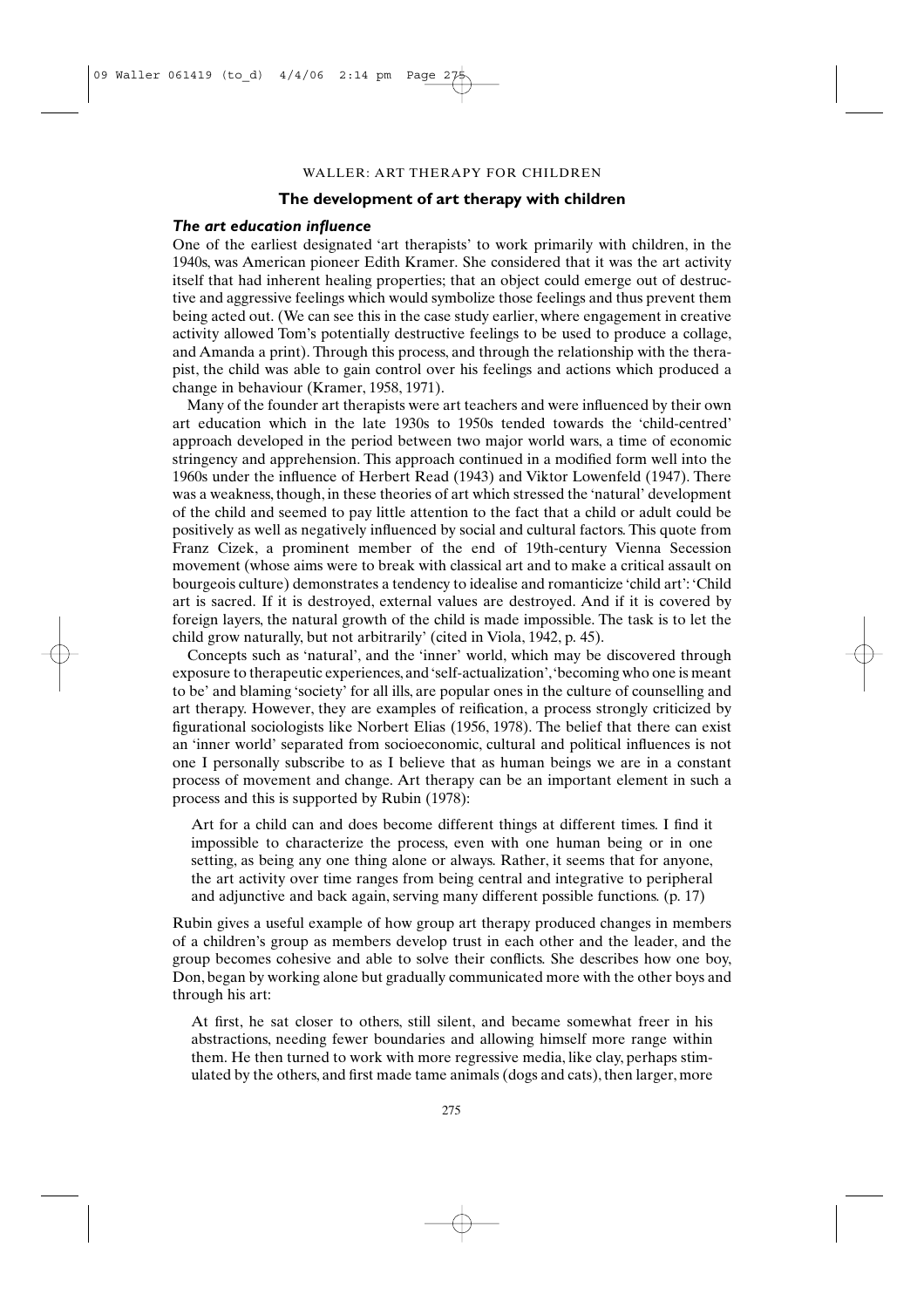aggressive ones (lions and dinosaurs). Eventually, he was able to model and paint a boy who had been violently wounded, with red blood streaming out of his maimed body. (p. 175)

Rubin describes how Don was first able to let her know this wounded boy was his brother, then later, on her suggestion, was able to share this information with the group, who responded with relief to know that they were not the only ones with angry feelings towards their siblings. He followed this angry, regressive phase with a freer kind of order in his work. This example shows how important it can be for a shameful feeling to be shared, leading to relief not only for Don but for his peers.

These premises are applicable today as evidenced by Rubin's (1978) recent work. As she pointed out (p. 18), art therapy in the 1970s was a technique in search of a theory and it had already found many useful different psychological frames of reference, including psychoanalytic (Naumburg, 1947, 1950), Gestalt (Rhyne, 1973), humanistic (Garai, 1971) and phenomenological (Betensky, 1973).

# *Moves towards radical psychology and psychoanalysis*

Many British pioneers had been influenced, in their 1960s' art school days, by the 'antipsychiatry' movement and the teachings of R.D. Laing, whose work with Mary Barnes at the famous and radical Kingsley Hall therapeutic community was intriguing to art therapists as a result of her total immersion in painting throughout her 'madness'. The patient was allowed to regress to a baby-like state, smeared the walls of her room with her own faeces as well as with paint, and was fed milk through a bottle (Barnes & Berke, 1971). There are many references to basic bodily functions in this account, especially to the relationship between painting and faeces which occurs in children with chronic bowel disorders, constipation and enuresis. Art therapy seems effective in helping them to overcome these problems and further research is needed to discover why this is the case.

The importance of 'mess making' or perhaps symbolically, 'shitting', in art therapy has been discussed by several art therapists working with both physically and sexually abused children (Lee Drucker, 2001; Lillitos, 1990; Sagar, 1990). This may be to do with the loosening of control that happens when a child becomes deeply immersed in the physical process of painting. Materials may be smeared, spilled and wasted and the therapist has to struggle to maintain boundaries and to tolerate a high level of anxiety aroused in the child as a result of their attacks on the therapeutic space. In describing art therapy with an 8-year-old girl, Sally, Caroline Case (2003) mentions the importance of having a 'messy area' in an art therapy room, where images can be made safely but also destroyed in private if the child feels too disturbed to keep them. Making a mess also brings life and animation to children who have been flattened emotionally. Case shows how Sally shredded and wrecked materials:

At times she seemed to be searching desperately for something bigger to contain her, trying to get into her art folder or her emptied box of toys, under tables or under my chair and into me. Another part of her tried to destroy anything that was whole, pretty, beautiful; wanting to downgrade, destroy, break, fragment or shred, soil or smear. The struggles of the confused and entangled child can be seen clearly in this alternation between wanting to be inside and part of the object, and the ensuing rage when reality intrudes on this phantasy. (p. 24)

(This was a feature of the group described at the beginning of this article, especially when the girls produced the obscene poster, initially wanting the therapist to be part of it and then experiencing shame and anxiety in case she retaliated.)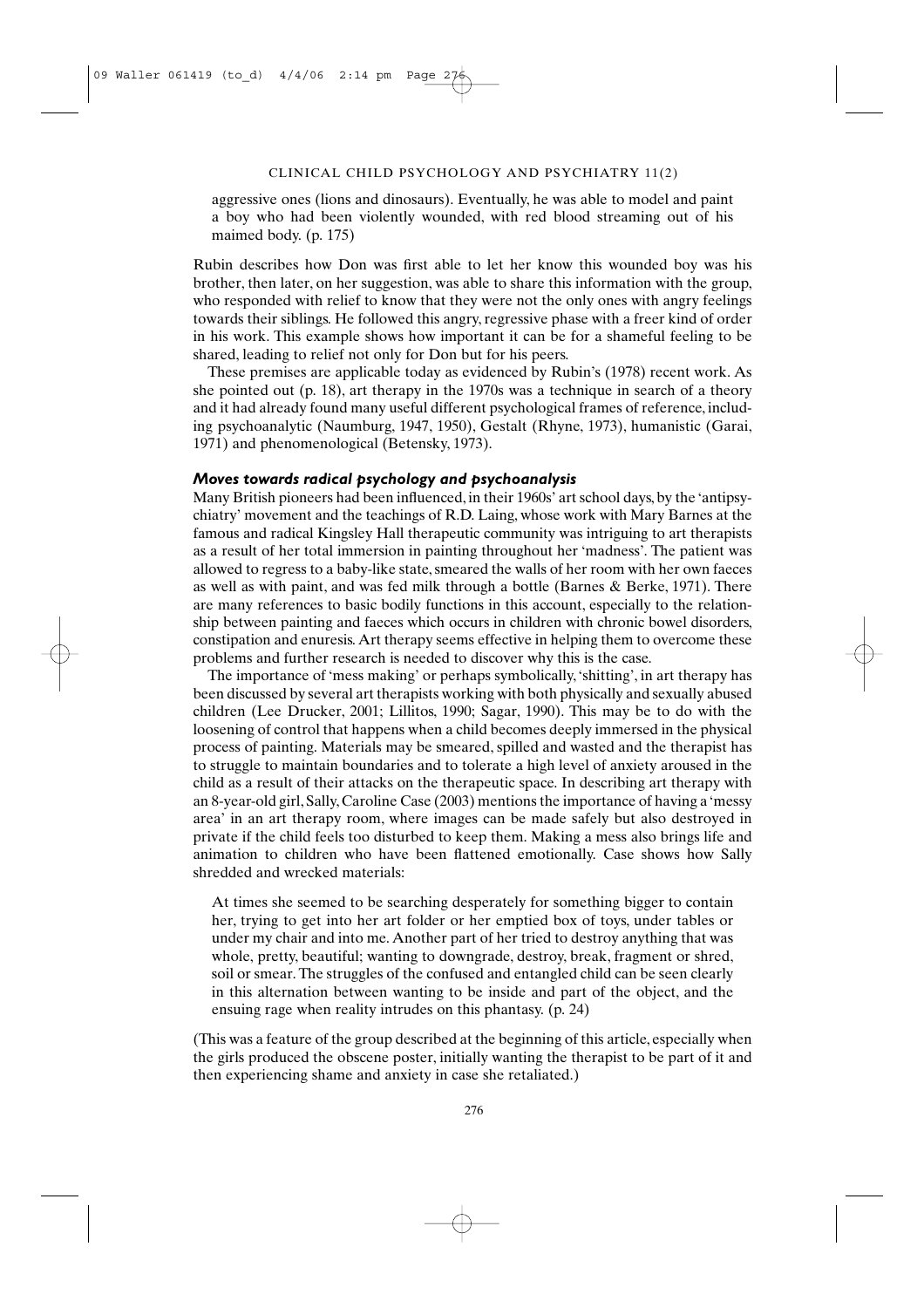#### WALLER: ART THERAPY FOR CHILDREN

The following quote from Lillitos (1990) demonstrates changes through art therapy in a boy with chronic constipation, faecal overflow soiling and 'antisocial' behaviour. Lillitos observed that the patient, David, appeared to see art therapy as a place for 'decontaminating' himself and evacuating his feelings. He had little control on the paint and seemed to be unaware of the mess he was making. However, if he accidentally spilled some paint he would try to clear it up but make a bigger mess. His attempts to control himself in the sessions mirrored his physical symptoms: 'In another session just prior to a break, he arrived with a partially deflated balloon he had found on the ward. He pummelled and kicked it and attempted to burst it by stamping on it. Finally he pierced it with the scissors and told me plaintively: "It's going to rain now", as he felt as let down (because I was going away) as the balloon' (p. 83).

Lillitos describes how David made a print by pouring paint onto a sheet of paper, covering it with another and squishing the paint out with a rolling pin. He expected it would look 'like shit' but in fact he was surprised and delighted as it looked like a rainbow. He then used more and more paint which mixed together looked like faeces, then smeared it all over his hands and arms. Lillitos concludes that David was eventually able to sublimate his feelings and to find symbolic equivalents for them. Rather than attempting to 'destroy' her, or the room, he showed concern about the 'mess' and made attempts at reparation. This was a positive change.

Lillitos felt that David had worked through his regressed infantile stages until he was emotionally old enough to express concern and to work through the Oedipal jealousy he felt towards his father. Being 'out of control' symbolically and in a safe space enabled him to master his aggression, take control and let go enough to be creative. Felicity Aldridge (1998, pp. 2–9) further explored the relationships between food, painting and faeces while working with neglected and abused children in the context of a social services Child Protection Unit. Ambridge (2001) has discussed how images are used to reflect mother–child relationships in the case of children who have been sexually abused and who are often so traumatized that they cannot speak about their experiences. The physical involvement in exploring art materials appears to be of great benefit to these damaged children, as well as providing the opportunity to externalize feelings, particularly of rage and shame.

# *Influences from psychoanalysis*

The major influence from psychoanalysis on art therapists working with children over the past 20 years or so has been D.W. Winnicott. His book *Playing and Reality* (1971) remains a core text on university art therapy reading lists. His accounts highlight the importance of play and creativity, and the therapist's role in facilitating this. Furthermore, his paper on 'Transitional Objects and Transitional Phenomena' (1951) led art therapists to believe that the art in art therapy may serve as a transitional object in that it can maintain a connection between the child and the therapist both within and between the sessions. The child is thus helped to move from an insecure attached position to a secure one. Another aspect of Winnicott's practice that has been adopted by art therapists is the 'squiggle game', in which spontaneous drawings, or 'squiggles', are made to start a process of communication. The image acts as an intermediary between patient and therapist and assists in creating a dialogue either verbally or through the squiggles and the reactions of both parties to them. Sometimes making the 'squiggles' and 'doodles' enables a child to learn, for the first time, that it is possible to engage in a playful process with an adult. The premise is that change takes place through learning how to play and thus to release emotional energy. The child is able to express and share emotions and to learn new patterns of relating – in turn leading to becoming more confident and creative, and to feeling more in control of their world.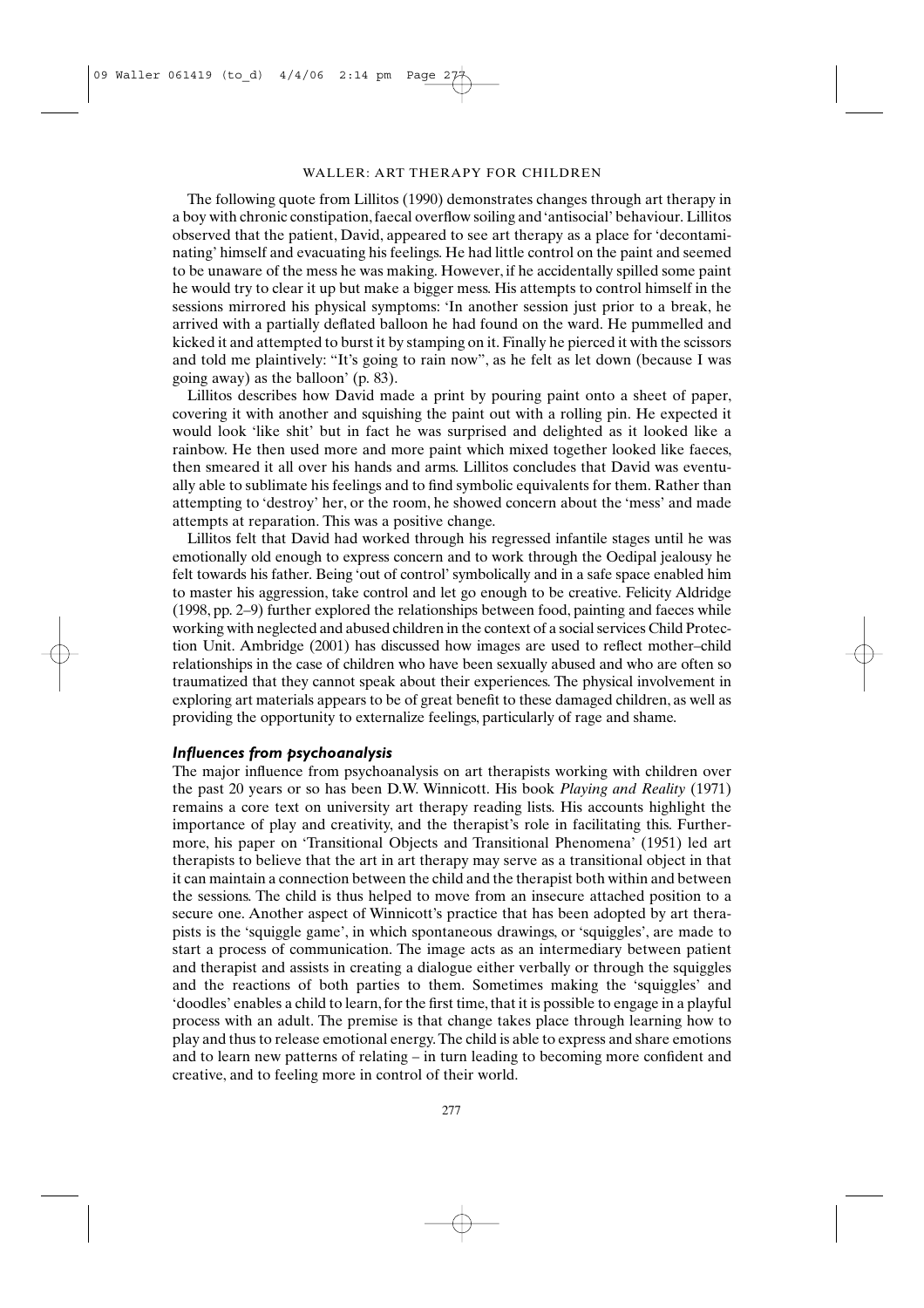# **The importance of studying drawing development**

Some art therapists prefer a broadly 'humanistic' model to the more predominant psychodyanamic one, and emphasize the importance of perception and drawing development in art therapy. Dubowski (1989) pointed out the necessity for art therapists to understand how children develop drawing skills, making reference to Gardner (1985) and Matthews (1989) whose extensive studies on very young children's drawings demonstrated their importance to the development of a range of intelligences. Matthews found that children's 'scribbles' are not meaningless experimentation with mark making but a symbolic substratum on which representation develops. The child at this stage is not trying to represent objects but is representing their understanding of the way objects operate in the world, the way they behave in space and time and that this is closely related to what the child is doing in his play at the time. His focus has been on how basic drawing structures have been acquired and how the child learns as a result – information gained through his highly detailed recorded observations of very young children, including his own (p. 27).

Matthews's (1999, 2003, 2004) research forms an important critique of traditional accounts of drawing which consider its sole purpose to be the encoding of view-specific information and takes into account the influence of the social and cultural context, something not much discussed in art therapy literature on children until quite recently. His work enables us to understand how children construct their world and how they grow and change through art.

# **Combining art education and psychoanalysis**

In the 1980s then art therapists working with children tried to combine insights from psychoanalysis, the arts and art education. In 1987 two papers of significance for art therapists working with children were published by Caroline Case and Diana Halliday.

Case (1987) makes an interesting distinction between the role of the art therapist and psychotherapist, highlighting the importance of the art therapist's own immersion in art order to avoid the pitfalls of inappropriate intervention in the child's process:

What seems important is that the art therapist in a studio brings a personal history of apprenticeship at making, and for this reason has, for instance, a range of interventions available different from other therapies. As well as verbal interactions there are possibilities in painting and modelling, working together, drawing the client, modelling feelings, and ways of recognizing and feeding back. (pp. 36–37)

The art object which exists in the space between therapist and child enables feedback to be given to each other, which is an important learning experience for both and produces change in the relationship.

Halliday was employed in a child guidance clinic and provided not only the usual range of paints, paper and clay but also a variety of other materials including Lego, balsa wood, sand trays, punchballs, typewriters, dolls, forts and farmyards and other familiar objects which were to engage the children in whatever way possible – and many of them were extremely difficult to engage due to the poverty of their familial and other relationships. Halliday (1987, pp. 128–156) presents moving examples of art therapy integrated with play and using psychoanalytical insight. Here is an extract from one of her studies:

Con was difficult. For most of the eighteen months of therapy, he tested me to the limit. Knowing he was 'bad' he tried to make himself obnoxious. In this he ultimately failed.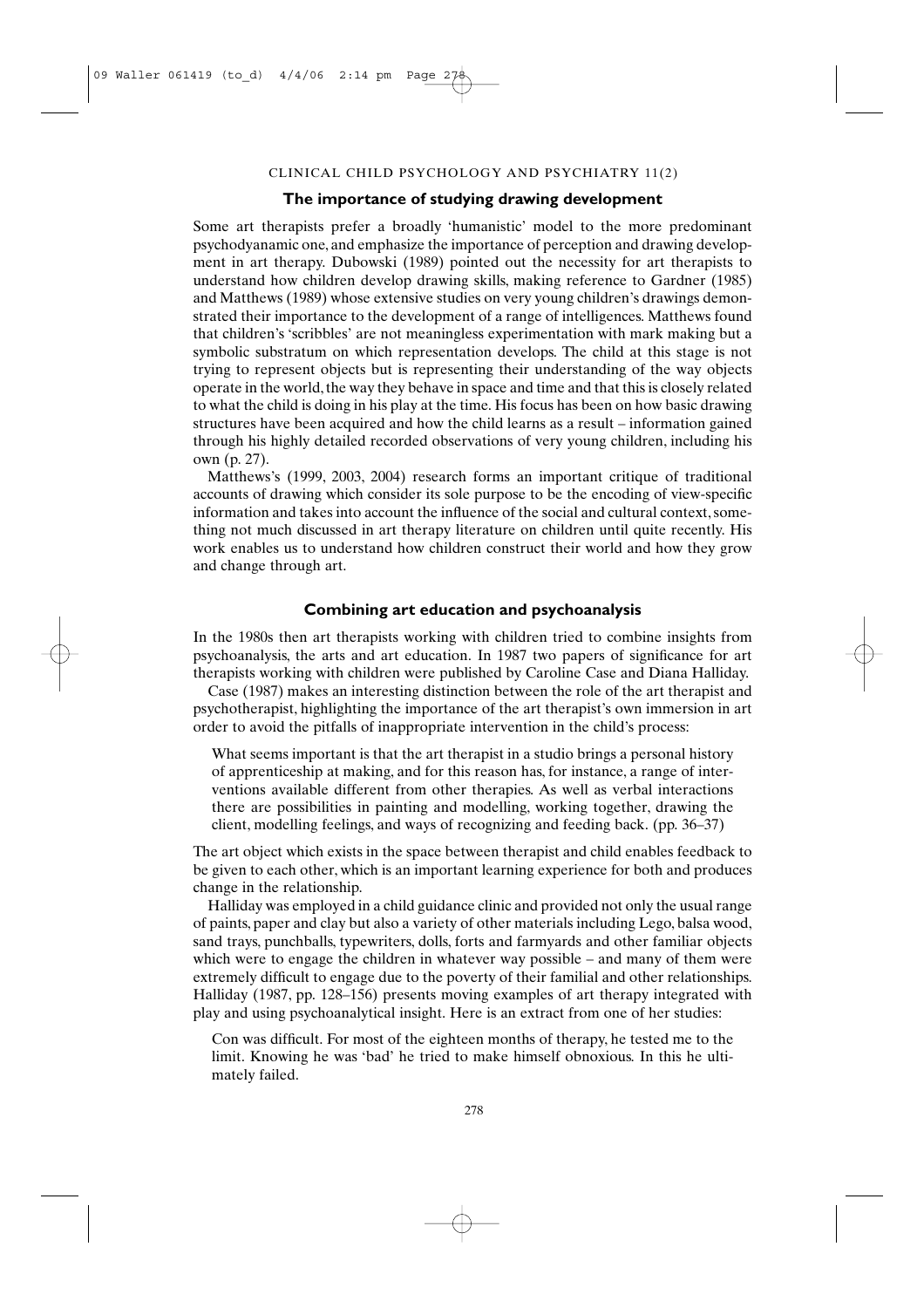#### WALLER: ART THERAPY FOR CHILDREN

Aged 9 on referral, he was two years older than his little brother, Greg. Con was bitterly jealous of the baby who replaced him in his mother's affection; Con could do no right. From the moment of conception, Con had given trouble . . . His mother was ill after his birth, and could only feed him for six weeks; all the love she had was lavished on her second baby, Greg. Con was enuretic from that time on . . . His first painting was of a dream about a fire which killed his father and his cousin. That night his father asked him what he had done at the clinic and was furious with him when Con innocently described his picture ... his next picture was a solemn one. It was of a church in a rainstorm – perhaps a symbol of his father. He tried to paint a roof to protect the church from the rain and the rain resembled tears. The picture seemed to me to be about his hurt and vulnerable self. It seemed also, in some way, an act of reparation. He felt so much better after doing it that he told me there was nothing wrong with him . . . (p. 185)

As the relationship between Halliday and Con progressed, the sessions were filled with violence and aggression, with spoilt paintings, and clay and paint being thrown around the room. Con was aggressive to other children and to their art as well as to his own. Eventually he threw paint at a picture he had painted of Halliday, which marked a turning point, in that he could contain his aggression within and on the painting rather than acting it out around the room. Here the role of the art as container and also, literally, the object of projection, is clearly demonstrated, as is the need for the art therapist to maintain very strong boundaries and to focus the child's violent feelings onto the art rather than his or her own person, or onto others. Change takes place as a result of the child learning that it is possible to have angry feelings but to express them 'safely' through the art, and in the knowledge that the therapist will not retaliate.

Sometimes it is enough for the child to make the art and few words are exchanged. At other times the child may speak about it, or be prompted to tell a story about it. Externalizing distressed feelings and being able to share these with an empathetic adult has proved very helpful to generations of unhappy and disturbed children, although expression of feelings alone is usually not enough to bring about significant changes. It is a beginning. Patterns of relating and behaviour are established very early on and art therapy is not a quick fix for deep disturbance. The following case study shows how change can take place if the therapist and the client fully enter into the process of creative growth:

# *Case Study: Jean*

Jean was a young girl who was bitter, upset and confused, having very poor relationships with her peers. Her anger came out in physical symptoms, mainly severe headaches and tummy upsets. She did not seem interested in, nor able to play. I tried to encourage her to use clay feeling she may have less inhibitions about it than paint. She had made some paintings, looking bored and dissatisfied with the results.

At first she ended up flattening what she had made. However, one day she wanted to make 'something' and asked how to prepare the clay so it could be fired in the kiln. I showed her how to get all the air bubbles out and she enjoyed bashing it on the floor during this process. She seemed particularly intent on ensuring that this object would survive. I did not know what was happening but had a feeling there was a change afoot as she had more sense of purpose than before. She made a rather formless object, smoothing it over and over again until she was satisfied, then it had to be left to dry until it could be fired so she put it on a shelf with other objects. I was anxious that it would survive the firing, and it did. Jean then asked me for a small box and tissue paper. Together we looked for this in the art therapy room. She then wrapped the clay object carefully in the paper, we put the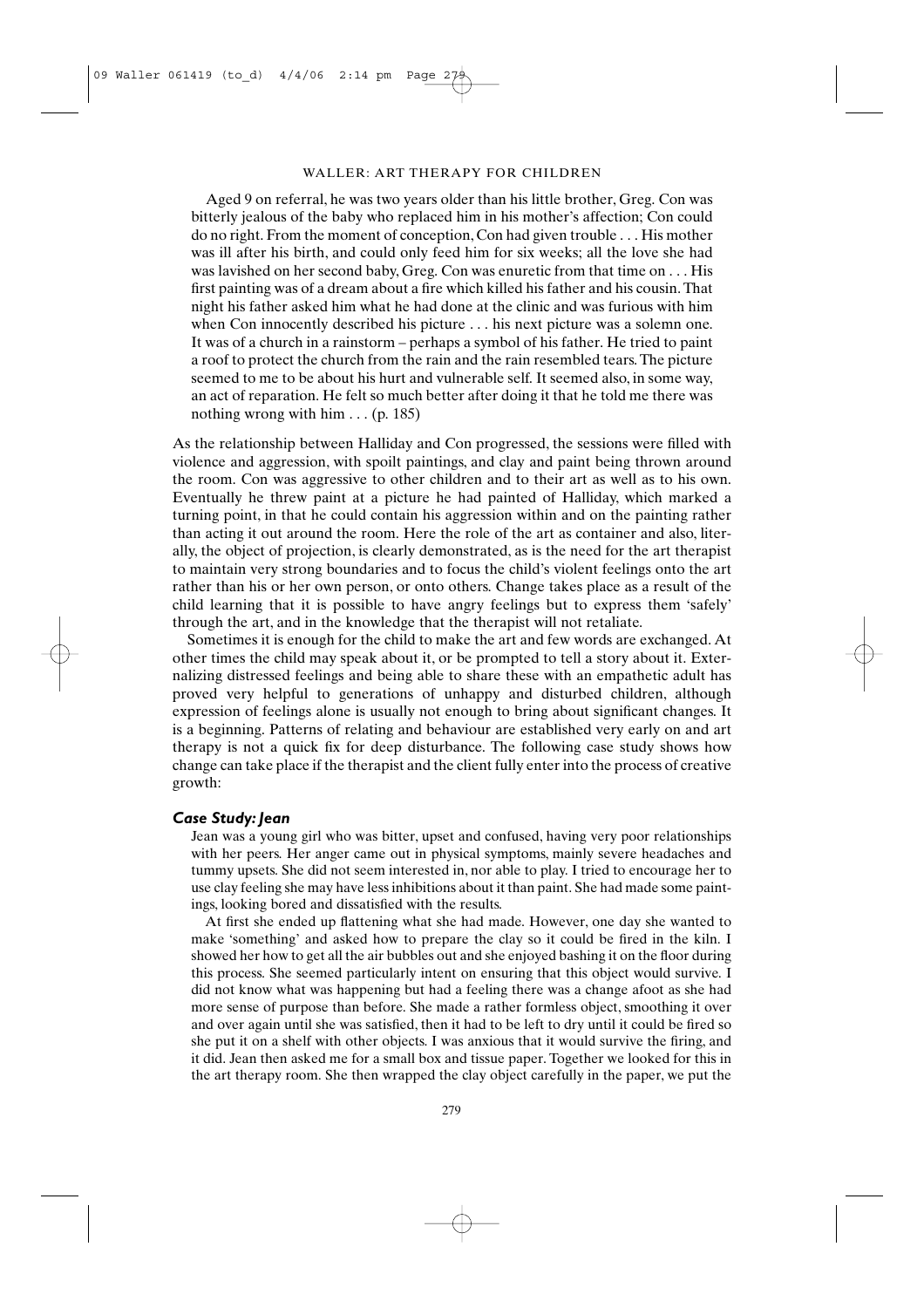lid on the box, wrapped it up with a lot of string and put it at the back of the top shelf. We didn't talk much, only about how much string to use. She did not mention the box for several months. I thought about it regularly and checked every week to ensure it was safe For some weeks she remained quiet but seemed more composed. Then one day she made a clay girl/woman and stabbed her with a craft knife. I felt an awful pain in my stomach. It was a shock. She just smiled. It was terrifying. I avoided asking her who the woman was, but I am sure it was Jean herself. I had felt the pain for her. For some time I had thought that she may have been physically abused but she had never spoken about it. I felt her shame. I said, 'what shall we do with your woman? Do you want to leave her like this?' She cried and said, 'NO!' so I suggested we repair the cuts and take care of the woman till she was better. We did it (and clay is wonderful for this as when wet it can be moulded easily). We put the woman on the top shelf, wrapped up in some cloth, next to the box. About a month later, she asked me to get the box down for her. I gave it to her and she said, 'let's open it!' It was a truly magical experience because she was so excited to remove the 'object'. I had a sense it was the frozen part of herself, abused as a young child, hidden in a box, but safely. We put the box, the object and the woman together on the back of the top shelf, where they stayed until she finished her therapy. The changes in her physical appearance from the time of opening the box were remarkable. She smiled and showed interest in her peers and she started enjoying school and going out with her friends. I remember this well as it was so important for me to join her in her rituals, not saying much, but being there and letting the process take its time. Through the art therapy process she was able to reveal a shameful secret and to obtain the care and support that she needed as a result.

As shown in this case study art therapy is a powerful medium that can affect the therapist as well as the patient, given that images are often frightening, violent and painful. Once seen, an image cannot be 'unseen' and many images I have seen have stayed with me even though they may have been 'worked through'. So it is important for processing to take place, even if this happens on a nonverbal level. By processing I mean a working through of the symbolic content until it has no longer any power. Supervision and personal therapy help in this vital aspect of art therapy.

In 1989, *Working with Children in Art Therapy* was published as an edited work by Caroline Case. The editor says:

The subjects of the chapters were chosen to cover different ground but, interestingly, many cross-themes emerged, most notably, absence of fathers and the precarious balance of working between inner- and outer-world material. It seems that one mutual experience of all the authors was the degree to which their own feelings were aroused by writing in such depth and essentially re-examining the traumatic situations of the child. This was at times experienced as some mirroring of symptoms by the authors ... Other aspects, such as resistance, anxiety, pain, secrecy, or even finding words for the images, caused problems for some contributors. (p. 5)

As art therapists began to draw on psychoanalytic theory and group analysis, they increasingly took into account their own influence on the therapeutic process, and how this may be manifested in the art objects and the child's responses and contribute to positive change in the child's emotional state.

Case concludes that different theoretical perspectives in their book share the same foundation in that the role of art can offer the child an *alternative* means of communication which does not involve sophisticated speech; that the art process can offer the child *another language*, nonverbal and symbolic through which feelings, wishes, fears and phantasies can be expressed (my italics are to emphasize the nonverbal aspect of art therapy that was thought to be one of its benefits and certainly a key in producing positive change).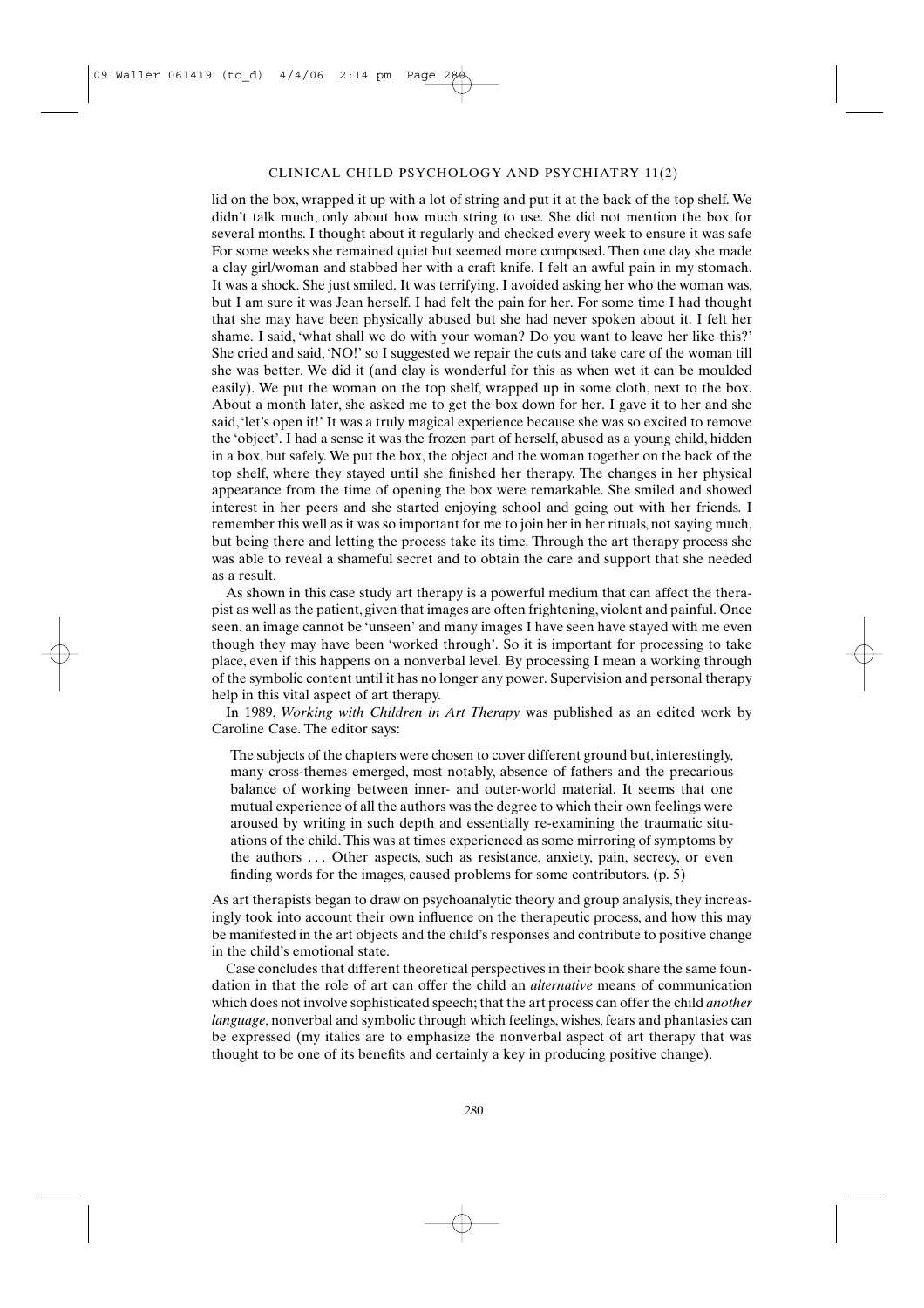# **The current situation**

Research into drawing development (e.g., Dubowski, 1989; Matthews, 1999, 2003, 2004) goes alongside the psychoanalytic approach still much influenced by Winnicott and the British object-relations school. Few art therapists working with children have incorporated contributions of art historian/art theorists such as Baxandall (1985) with the exception of Robin Tipple's (2003) research which he embarked on with a questioning of the role of assessment in a paediatric disability setting. Using an ethological methodology, Tipple explores the relationship between the subjects and the artwork that the child produces. He asks how theory influences both our practice and our interpretation of it, which seems to be a vital question when we seek to discover how art therapy contributes to change in a child's perspective on the world, and his or her behaviour in different contexts.

Increasingly art therapists are turning to attachment theory to explore early childhood relationships and their impact on subsequent behaviour; and to family systems theory which seeks to make a change in the way that members interact rather than focusing on the child or children with 'the problem'. These theories will be particularly helpful in understanding how the child's social context influences their emotional state and behaviour and are applicable to a range of disturbances or learning difficulties, including autism and Asperger's syndrome.

# **Conclusion**

This account discusses how change occurs as a result of participation in art therapy. It suggests that art made in the safe confines of the art therapy room may enable a child to explore and express feelings that cannot easily be put into words. Instead of acting out 'difficult' feelings the child puts these into the object. This can then be shared with the therapist. The art can act as a 'container' for powerful emotions, and can be a means of communication between child and art therapist. Some art therapists focus on the physical enjoyment, and the 'play' elements of art therapy, believing that the more a child can become creative, the better for his or her psychological growth. Further research incorporating insights from art education, psychoanalysis, art theory and ethnology is needed to tell us more about the complexities of the relationships between therapist, child and art object, and how the process of change actually occurs.

The examples selected from actual case work (with details changed to protect confidentiality) show how theory is put into practice.

#### **References**

- Aldridge, F. (1998). Chocolate or shit: Aesthetics and cultural poverty in art therapy with children. *Inscape*, *3*, 2–9.
- Ambridge, M. (2001). Using the reflective image within the mother–child relationship. In J. Murphy (Ed.), *Art therapy with young survivors of sexual abuse* (pp. 69–85). Hove: Brunner-Routledge.

Applebaum, S.A. (1981). *Effecting change in psychotherapy*. London: Aronson.

- Barnes, M., & Berke, J. (1971). *Mary Barnes: Two accounts of a journey through madness*. London: Macgibbon and Kee.
- Baxandall, M. (1985). *Patterns of intention: On the historical explanation of pictures*. New Haven, CT: Yale University Press.

Betensky, M. (1973). *Self discovery through self expression*. Springfield, IL: Charles C. Thomas. Case, C. (with Dalley, T., Schaverien, J., Weir, F., Halliday, D., Nowell Hall, P., & Waller, D.)

(Ed.). (1987). *Images of art therapy: New developments in theory and practice*. London: Tavistock Publications.